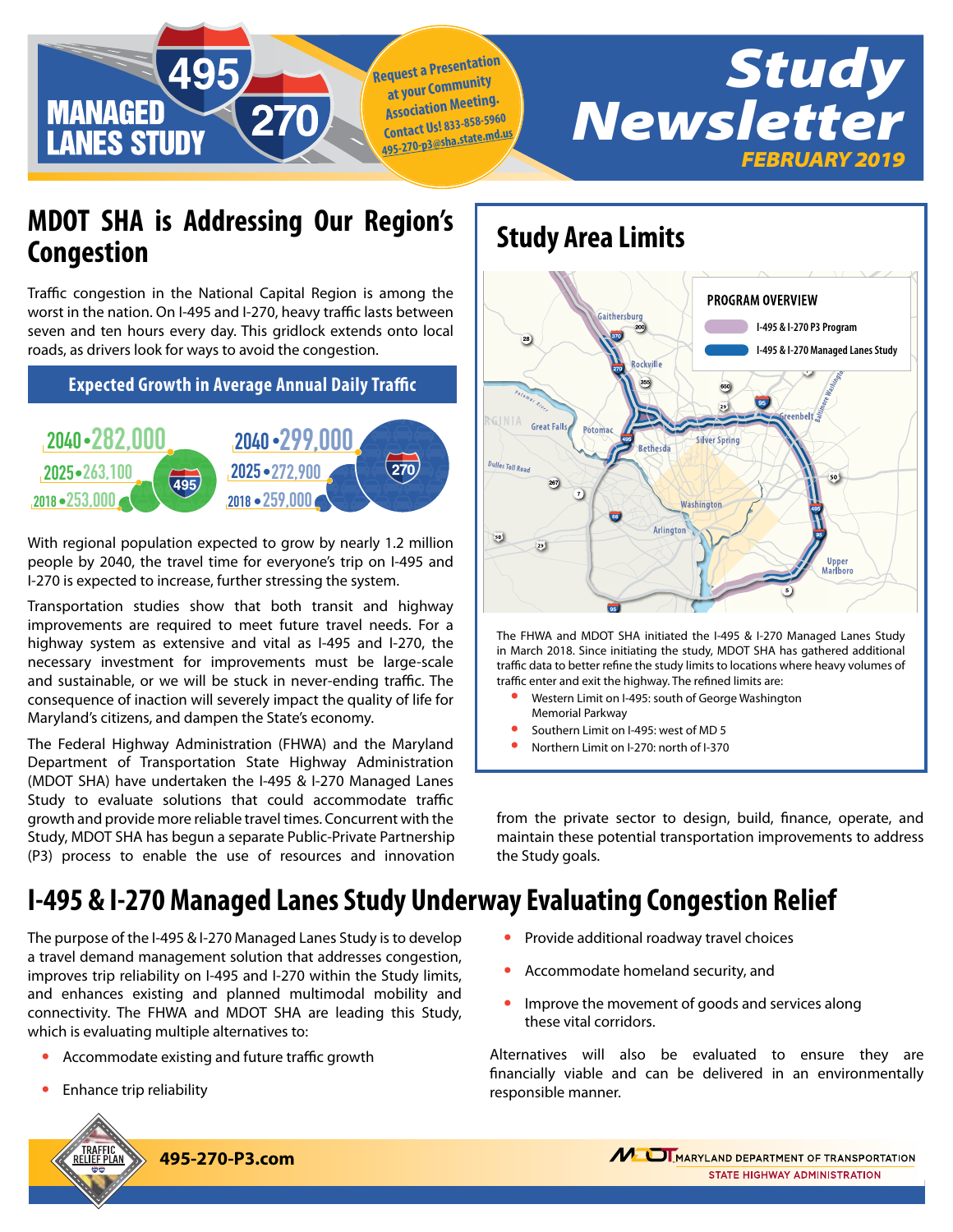

### **How Did MDOT SHA Screen the Alternatives?**

In Summer 2018, MDOT SHA presented the Preliminary Range of Alternatives to the public. Alternatives included the following elements:

- No Build
- General Purpose (GP) Lanes
- High Occupancy Vehicle (HOV) Lanes
- Priced Managed Lanes [either Express Toll Lanes (ETL) or High Occupancy Toll (HOT) Lanes]
- Reversible/Contraflow Lanes
- Stand-Alone Transit alternatives

To narrow the fifteen Preliminary Range of Alternatives, MDOT SHA performed an Initial Screening to determine each alternative's ability to meet the Study Purpose and Need. If an alternative did not meet the Purpose and Need screening criteria, MDOT SHA recommended dropping it from further consideration. The screening criteria included engineering, homeland security, environmental considerations, movement of goods and services, financial viability, and multimodal connectivity.

Based on this Initial Screening, MDOT SHA recommends dropping a number of alternatives from further consideration and retaining seven Screened Alternatives for additional analysis. The MDOT SHA will perform this additional analysis to determine the traffic operations, financial viability, and potential effects to environmental resources. The MDOT SHA will present the results of this additional analysis in the upcoming public workshops and make recommendations on Alternatives Retained for Detailed Study (ARDS). The ARDS will be carried forward into the Draft Environmental Impact Statement (DEIS).

The alternatives screening process is illustrated below.



### **Alternatives Recommended to be Dropped from Further Consideration**

The following alternatives were recommended to be dropped from further consideration. For a more detailed explanation regarding each of these alternatives, please visit the program website at [495-270-P3.com/environmental/alternatives](http://495-270-P3.com/environmental/alternatives)

- **Transportation System Management and Transportation Demand Management**
- **High Occupancy Vehicle (HOV) Only Lanes**
- **General Purpose (GP) Lanes**
- **Collector-Distributor Lane Systems**
- **Contraflow Lanes**
- **Reversible Lanes on I-495**
- **Stand-Alone Transit alternatives** (heavy rail, light rail, bus rapid transit, and dedicated bus-only managed lanes)

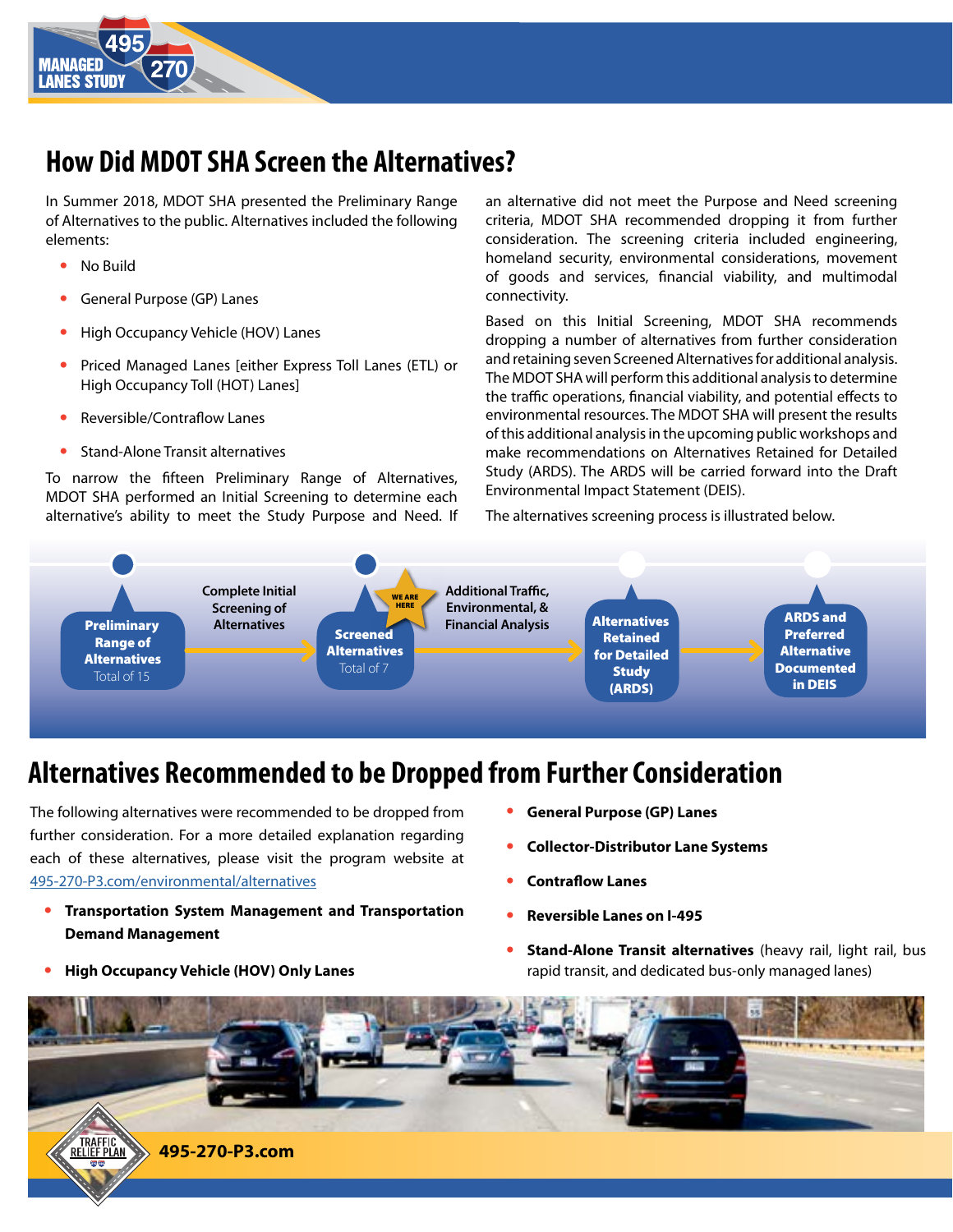# **Study Newsletter**

*FEBRUARY 2019*

### **The Public Continues to Provide Important Insight**

In July 2018, MDOT SHA held four public workshops to discuss Study alternatives and gather input. The Alternatives Public Workshop Summary Report is now available on the program website. The Report includes and summarizes the public comments received during the Alternatives Public Workshop Comment Period, July 17 to August 27, 2018 and the results of the public survey conducted from June 18 to September 27, 2018.

The public will have another opportunity to comment on the Study this Spring 2019. Stay tuned to the program website 495-270-P3.com for more information as it becomes available.



### **Recommended Screened Alternatives**

The MDOT SHA's Initial Screening recommends Alternatives 1, 5, 8, 9, 10, 13B, and 13C for further analysis and environmental evaluation. Although Alternative 1 does not meet the Study's Purpose and Need, it is being carried forward for baseline comparison purposes in accordance with the National Environmental Policy Act (NEPA). The seven recommended Screened Alternatives are detailed below:

| <b>Alternative 1</b>   | No Build                                                                                                                  |
|------------------------|---------------------------------------------------------------------------------------------------------------------------|
| <b>Alternative 5</b>   | 1-Lane, HOT* Managed Lane Network on both I-495 & I-270                                                                   |
| <b>Alternative 8</b>   | 2-Lane, ETL* Managed Lane Network on I-495; 1-ETL* and 1-Lane HOV Managed Lane on I-270                                   |
| <b>Alternative 9</b>   | 2-Lane, HOT* Managed Lane Network on both I-495 & I-270                                                                   |
| <b>Alternative 10</b>  | 2-Lane, ETL* Managed Lane Network on I-495 & I-270 plus 1-Lane HOV Managed Lane on I-270                                  |
| <b>Alternative 13B</b> | 2-Lane, HOT* Managed Lane Network on I-495; HOT* Managed, Reversible Lane Network on I-270                                |
| <b>Alternative 13C</b> | 2-Lane, ETL* Managed Lane Network on I-495; ETL* Managed, Reversible Lane Network and 1-Lane HOV Managed<br>Lane on I-270 |

*\*HOT Lanes or ETLs combine congestion pricing and lane management to control the number of vehicles entering the lane to keep traffic flowing. ETLs require all users to pay a toll whereas HOT lanes provide reduced tolls for HOVs with multiple people in them. When drivers choose to use the HOT lanes or ETLs, the general-purpose lanes can also move faster.*

*\*\*Bus usage including consideration of additional express bus service will be examined in all ETL and HOT managed lanes alternatives to accommodate transit within the I-495 and I-270 roadways. MDOT has committed to working with the Washington Area Bus Transformation Project to incorporate the results of this separate project to identify bus transit improvements for I-495 and I-270.*

The seven alternatives shown in the table above are being carried forward for detailed traffic, environmental, and financial analyses to determine each alternative's effectiveness at meeting the Study's Purpose and Need and the results will be presented at the upcoming public workshops. The alternatives that meet the screening criteria as established from the Purpose and Need will be carried forward in the Draft Environmental Impact Statement (DEIS) as the ARDS. Input from the environmental resource agencies and public regarding these results will be considered by FHWA and MDOT SHA prior to the identification of the Recommended Preferred Alternative in the DEIS.

More information on the recommended Screened Alternatives and those alternatives no longer being considered is available on the program website at [495-270-P3.com/environmental/alternatives](http://495-270-P3.com/environmental/alternatives).

### **Next Steps: Screened Alternatives Public Workshops**



The MDOT SHA will hold a series of [public workshops in Spring 2019](http://495-270-p3.com/your-participation/upcoming-events/) to present detailed traffic, environmental, and financial analyses for the seven Screened Alternatives with recommendations on the ARDS.

The MDOT SHA team will guide attendees through the public workshops, presenting interactive map displays and hard copy maps to highlight the limits of disturbance of the recommended Screened Alternatives, and answer questions. A presentation will be given to highlight the Screened Alternatives process.



Following the Spring public workshops, MDOT SHA will evaluate the results from the ARDS, including public feedback, and identify the Recommended Preferred Alternative that will be in the DEIS. The MDOT SHA will hold formal Public Hearings where people can provide testimony and comments on the Preferred Alternative and the DEIS in winter 2020